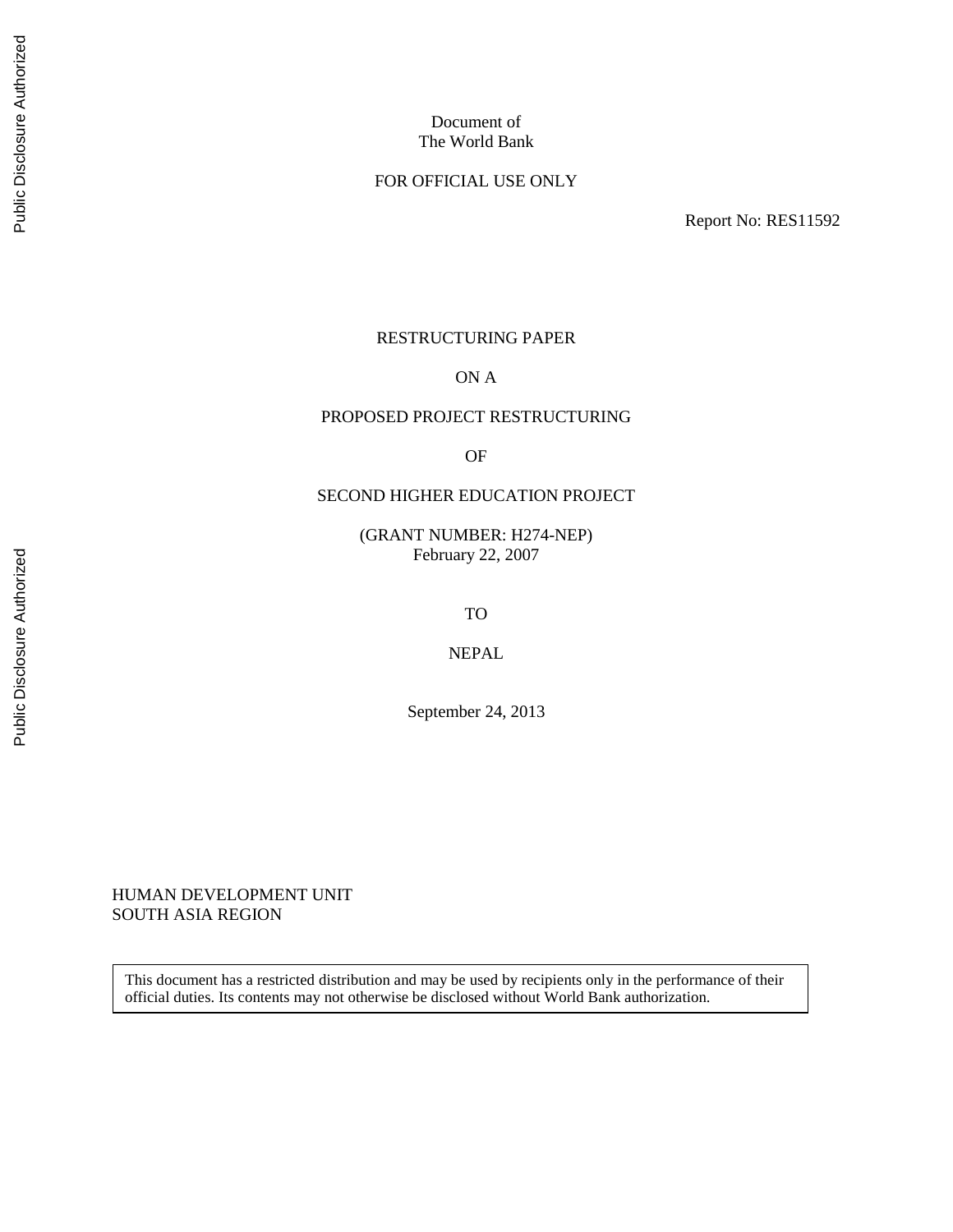# ABBREVIATIONS AND ACRONYMS

| <b>APQN</b>   | Asia Pacific Quality Network                                          |
|---------------|-----------------------------------------------------------------------|
| <b>CHSS</b>   | <b>Community Higher Secondary Schools</b>                             |
| <b>DOE</b>    | Department of Education                                               |
| <b>GON</b>    | Government of Nepal                                                   |
| <b>HEMIS</b>  | Higher Educational Management Information System                      |
| <b>IDA</b>    | <b>International Development Association</b>                          |
| INQAAHE       | International Network of Quality Assurance Agency in Higher Education |
| <b>MOE</b>    | Ministry of Education                                                 |
| NPR.          | <b>Nepalese Rupees</b>                                                |
| <b>PCL</b>    | Proficiency Certificate Level                                         |
| <b>PMT</b>    | <b>Proxy-Means Testing</b>                                            |
| QAA           | <b>Quality Assurance and Accreditation</b>                            |
| <b>SDR</b>    | <b>Special Drawing Rights</b>                                         |
| <b>SFAS</b>   | <b>Student Financial Assistance Scheme</b>                            |
| <b>SFAFDB</b> | <b>Student Financial Assistance Fund Development Board</b>            |
| <b>SHEP</b>   | Second Higher Education Project                                       |
| TU            | <b>Tribhuvan University</b>                                           |
| <b>UGC</b>    | <b>University Grants Commission</b>                                   |
|               |                                                                       |

| Regional Vice President: | Philippe H. Le Houerou |
|--------------------------|------------------------|
| Country Director:        | Johannes C.M. Zutt     |
| Sector Manager:          | Amit Dar               |
| Task Team Leader:        | Mohan Prasad Aryal     |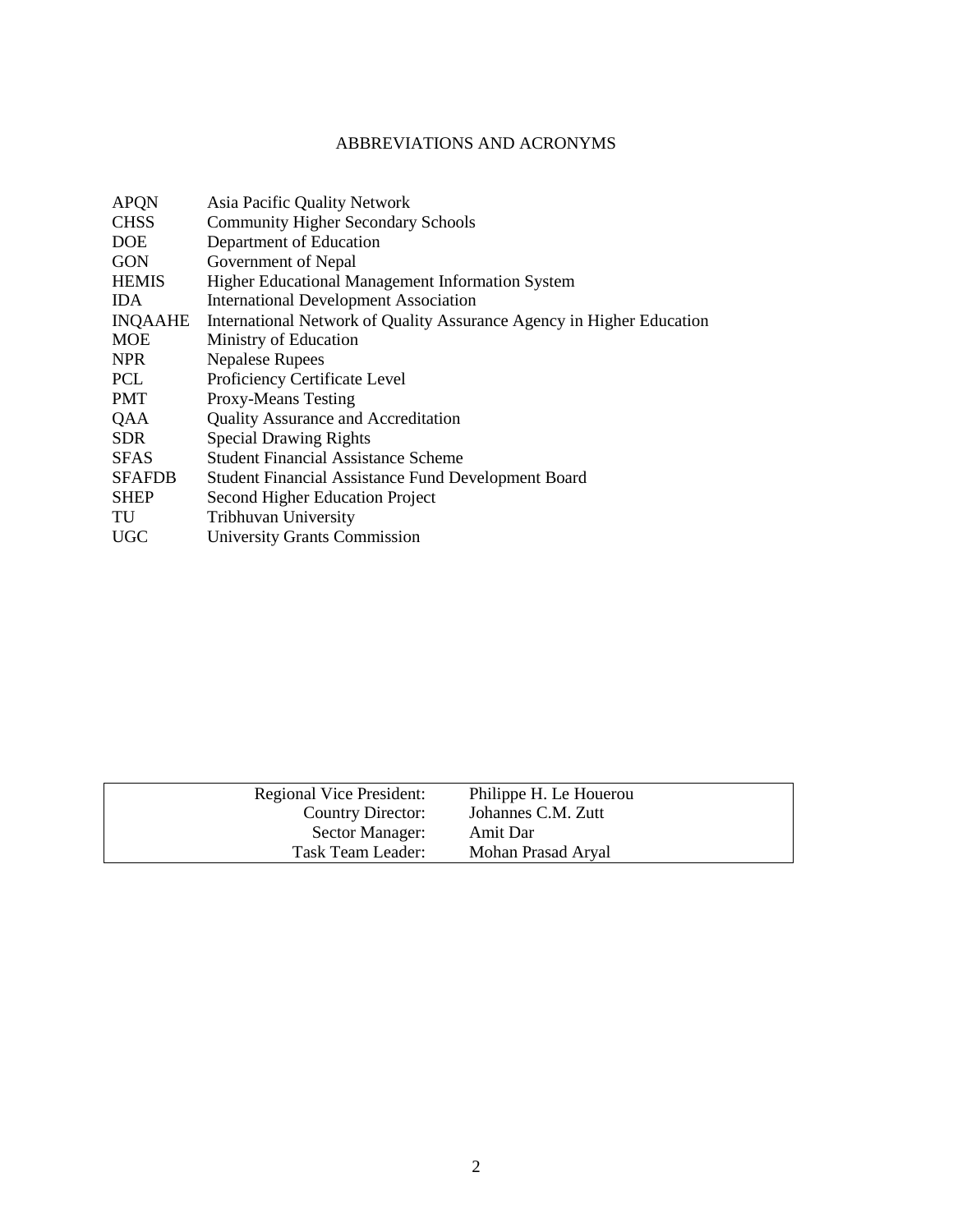## NEPAL

# SECOND HIGHER EDUCATION PROJECT

# **CONTENTS**

| SUMMARY OF PROPOSED CHANGES |  |
|-----------------------------|--|
| PROJECT STATUS              |  |
| <b>PROPOSED CHANGES</b>     |  |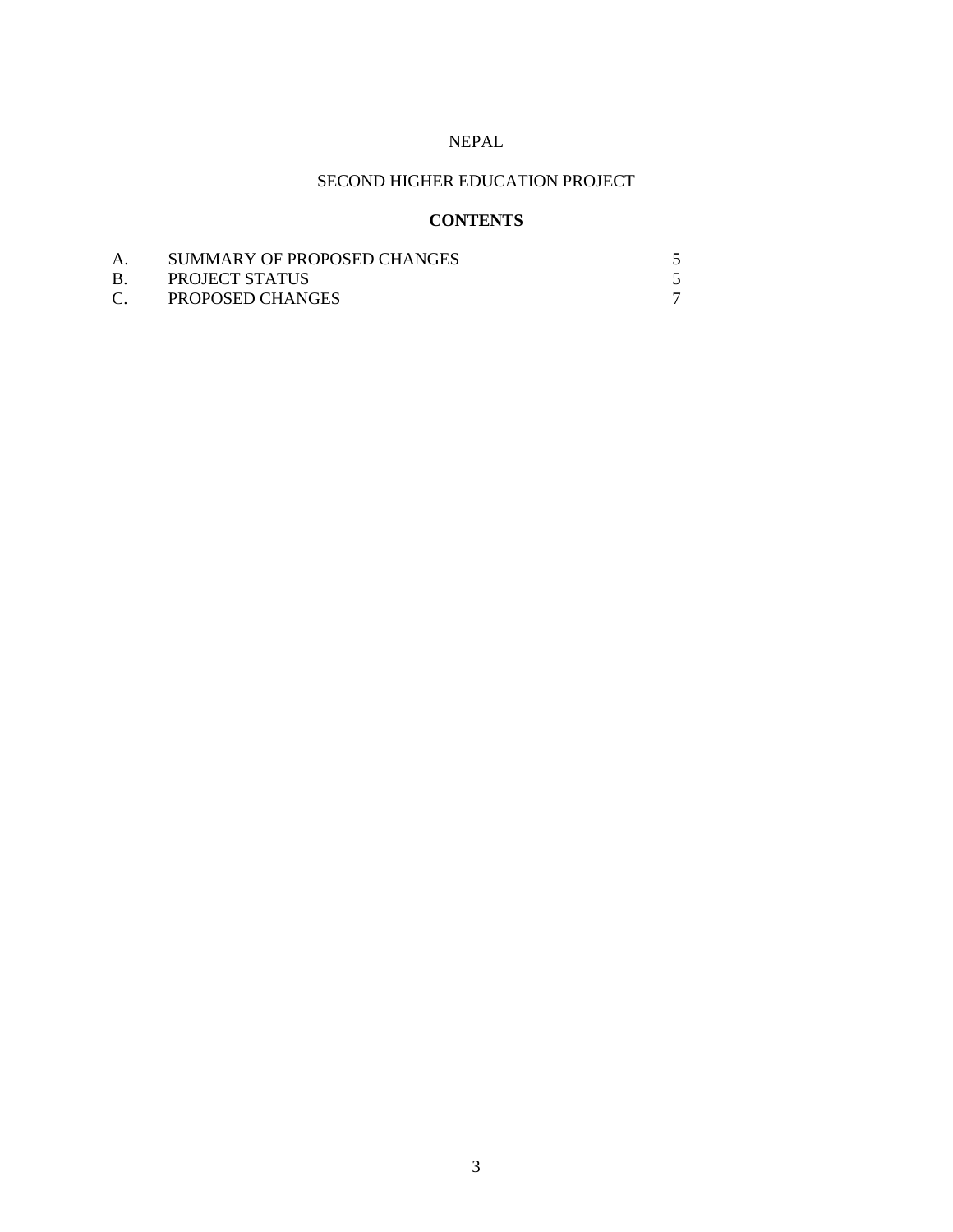# **DATA SHEET**

# *Nepal Second Higher Education Project (P090967) SOUTH ASIA SASED*

Report No: RES11592

| <b>Basic Information</b>        |                                                                                               |                   |                        |          |                |                                               |                     |                            |             |                                 |                  |       |                                |
|---------------------------------|-----------------------------------------------------------------------------------------------|-------------------|------------------------|----------|----------------|-----------------------------------------------|---------------------|----------------------------|-------------|---------------------------------|------------------|-------|--------------------------------|
| Project ID:                     |                                                                                               |                   | P090967                |          |                |                                               | Lending Instrument: |                            |             | Specific Investment Loan        |                  |       |                                |
| <b>Regional Vice President:</b> |                                                                                               |                   | Philippe H. Le Houerou |          |                | Original EA Category:                         |                     |                            |             | Not Required (C)                |                  |       |                                |
| <b>Country Director:</b>        |                                                                                               |                   | Johannes C.M. Zutt     |          |                | <b>Current EA Category:</b>                   |                     |                            |             |                                 | Not Required (C) |       |                                |
| <b>Sector Director:</b>         |                                                                                               |                   | Jesko S. Hentschel     |          |                | Original Approval Date:                       |                     |                            |             |                                 | 22-Feb-2007      |       |                                |
| Sector Manager:                 |                                                                                               |                   | Amit Dar               |          |                | <b>Current Closing Date:</b>                  |                     |                            |             |                                 | 15-Jan-2014      |       |                                |
| Team Leader:                    |                                                                                               |                   | Mohan Prasad Aryal     |          |                |                                               |                     |                            |             |                                 |                  |       |                                |
| Borrower:                       |                                                                                               | Nepal             |                        |          |                |                                               |                     |                            |             |                                 |                  |       |                                |
| Responsible<br>Agency:          |                                                                                               |                   | Ministry of Education  |          |                |                                               |                     |                            |             |                                 |                  |       |                                |
|                                 | <b>Restructuring Type</b>                                                                     |                   |                        |          |                |                                               |                     |                            |             |                                 |                  |       |                                |
| Form Type:                      |                                                                                               | <b>Short Form</b> |                        |          |                | Decision Authority: Country Director Approval |                     |                            |             |                                 |                  |       |                                |
| Restructuring<br>Level:         |                                                                                               | Level 2           |                        |          |                |                                               |                     |                            |             |                                 |                  |       |                                |
|                                 | Financing (as of 15-Aug-2013)                                                                 |                   |                        |          |                |                                               |                     |                            |             |                                 |                  |       |                                |
| <b>Key Dates</b>                |                                                                                               |                   |                        |          |                |                                               |                     |                            |             |                                 |                  |       |                                |
| Project                         | Ln/Cr/TF                                                                                      | <b>Status</b>     | Approval<br>Date       |          |                | <b>Signing Date</b>                           | Date                | Effectiveness              |             | Original<br><b>Closing Date</b> |                  |       | Revised<br><b>Closing Date</b> |
| P090967                         | <b>IDA-H2740</b>                                                                              | Effective         | 22-Feb-2007            |          |                | 30-Apr-2007                                   | 27-Jul-2007         |                            |             | 15-Jan-2014<br>15-Jan-2014      |                  |       |                                |
| P090967                         | TF-93397                                                                                      | Effective         | 16-Dec-2008            |          |                | 02-Jan-2009                                   |                     | 02-Jan-2009<br>02-Jan-2013 |             |                                 | 15-Jan-2014      |       |                                |
|                                 | <b>Disbursements (in Millions)</b>                                                            |                   |                        |          |                |                                               |                     |                            |             |                                 |                  |       |                                |
| Project                         | Ln/Cr/TF                                                                                      | <b>Status</b>     | Currency               | Original |                | Revised                                       | d                   | Cancelle                   | $\mathbf d$ | Disburse                        | Undisbur<br>sed  |       | $\%$<br><b>Disburse</b><br>d   |
| P090967                         | <b>IDA-H2740</b>                                                                              | Effective         | <b>USD</b>             |          | 60.00<br>60.00 |                                               |                     | 0.00                       |             | 47.89                           |                  | 15.94 | 80                             |
| P090967                         | TF-93397                                                                                      | Effective         | <b>USD</b>             | 1.90     |                | 1.90                                          |                     | 0.00                       |             | 1.40                            |                  | 0.51  | 73                             |
|                                 | <b>Policy Waivers</b>                                                                         |                   |                        |          |                |                                               |                     |                            |             |                                 |                  |       |                                |
|                                 | Does the project depart from the CAS in content or in other significant<br>Yes $[$ ]<br>No[X] |                   |                        |          |                |                                               |                     |                            |             |                                 |                  |       |                                |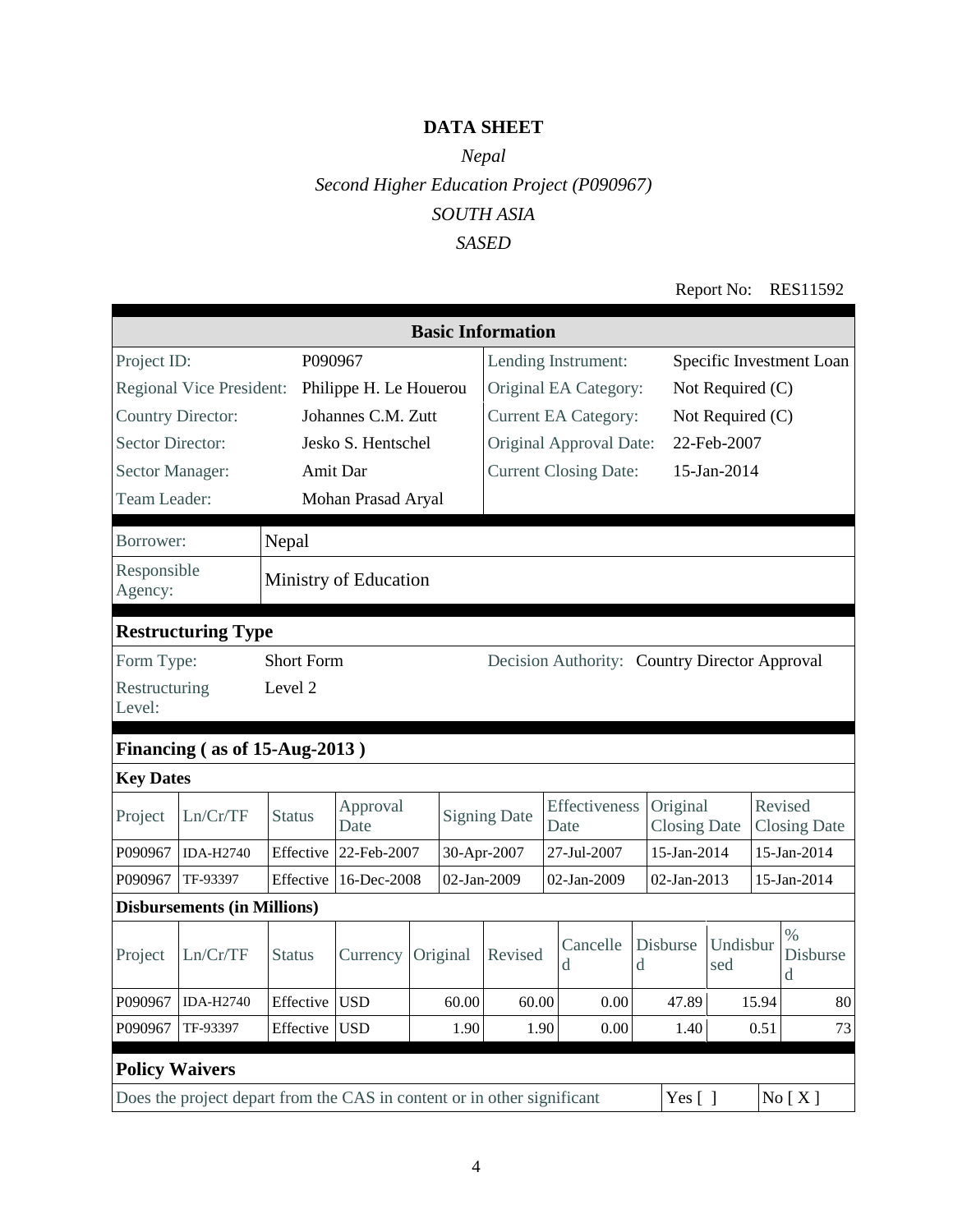| respects?                                      |              |       |
|------------------------------------------------|--------------|-------|
| Does the project require any policy waiver(s)? | Yes $\lceil$ | No[X] |

## **A. Summary of Proposed Changes**

The proposed changes are:

1. The project closing date is proposed to be extended from January 15, 2014 to June 30, 2014 aligning it with the IDA fiscal year (and also closely with the government fiscal year). The extension is mainly to continue assistance to financially poor students on scholarships and for research scholars already supported by the project. The extension would also facilitate continuity and smooth transition to a new project under development.

2. To facilitate the full and optimum utilization of project resources, a final reallocation of funds is proposed. The total reallocation is SDR 1.775 million amongst categories of expenditure: SDR 0.6 million is to be reallocated to Category 1A - 0.3 million from Category 1C, and Category 5 each. Similarly, SDR 1.175 million is to be reallocated to Category 2 – SDR 1.00 million from category 1D, SDR 0.04 million from Category 4, and SDR 0.135 million from Category 6.

## **B. Project Status**

3. The pace of project implementation has been accelerated in a coordinated fashion at both the central and field levels since a level 1 restructuring in March 2011. Most of the project supported Higher Education (HE) reforms have been implemented and institutionalized. The reforms include (a) granting of autonomy to selected institutions, (b) formula based funding of participating universities, (c) establishment of quality assurance and accreditation (QAA) system, (d) leveraging competitive funding for quality research, (e) improving market relevance of academic programs, (f) phasing-out/transfer of Proficiency Certificate Level– PCL (equivalent to Grades 11 and 12) from the University to school system; (g) enhanced community contribution in HE access/equity, poverty targeting for student assistance, and (i) the development of a draft Higher Education Policy for further reforms. Disbursement is accelerating and has reached 75% (80% of the original allocation, based on the rate between SDR and USD, and 75% based on current rate).

4. The project is in its final year of implementation and is currently rated "moderately satisfactory" both in terms of its achievement towards its development objectives and implementation progress. There is evidence of project progress against most of the project outcome and intermediate results indicators, inter alia: (i) progressive building of the accreditation and quality assurance system with ten institutions already accredited against the target of six; (ii) significant improvement in access to higher secondary and higher education with the number of enrolled students almost doubling with respect to the targets while at the same time, the share of girls and dalits exceeded the targets; (iii) pass rates at the Master level are close to the target; and (iv) more higher secondary schools are introducing sciences streams. However, due to rapid expansion of higher education (beyond the control of the project) during the past five years – mostly in conventional programs, some of the quality indicators would not be met by the closing date. Further reforms would need to continue in the coming years.

5. The project is expected to accomplish most of its development objectives. During the July 2013 review mission, the Bank and the Borrower have agreed on further actions that will be undertaken by the borrower to complete the project. After a long time, financial management rating was upgraded from "moderately unsatisfactory" to "moderately satisfactory" in July 2013. University Grants Commission is enhancing its monitoring of covenants and financial management arrangements of the grant recipient institutions. This needs to be continued and sustained. There are no outstanding audit reports under the Project.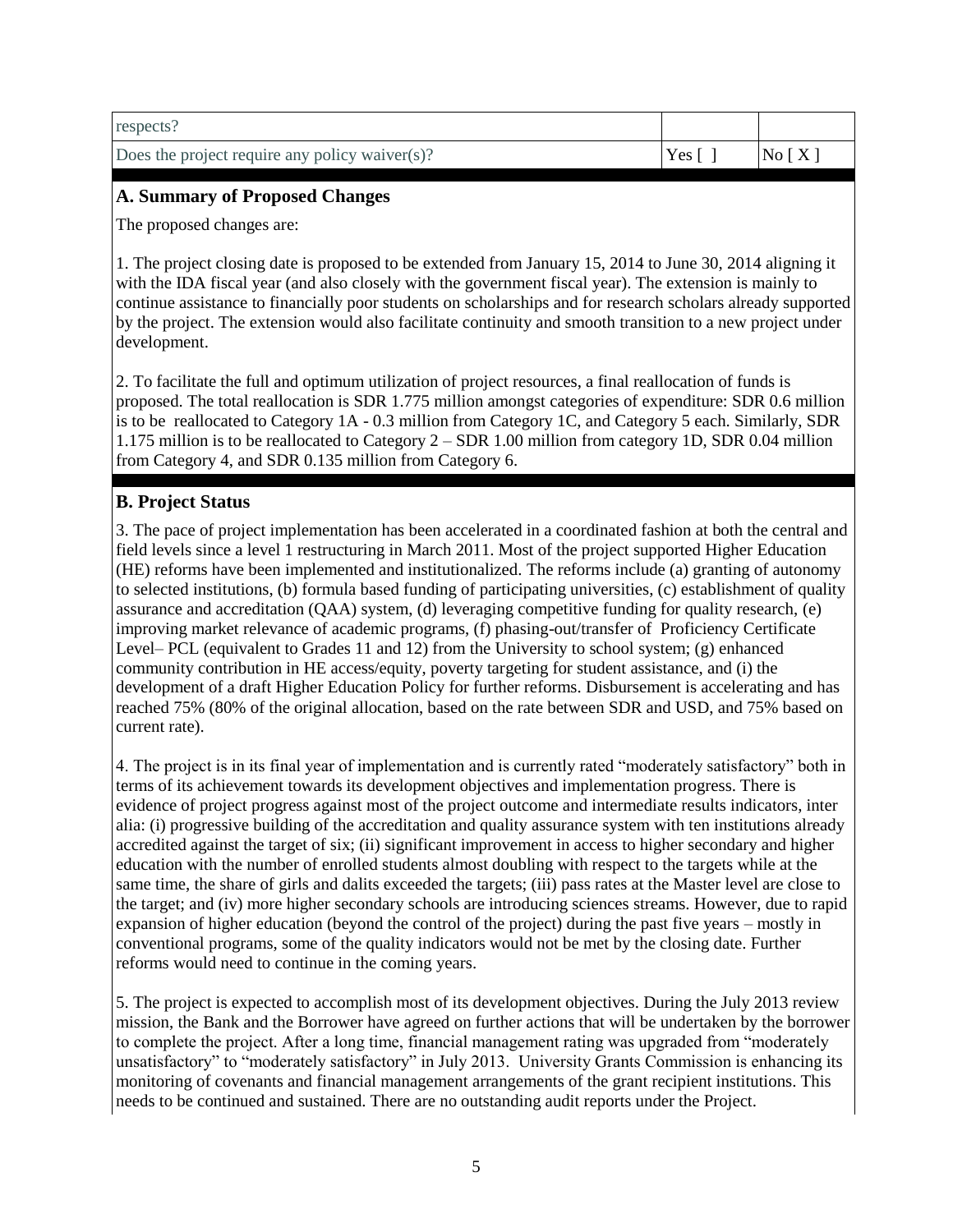6. More than 900 Community Higher Secondary Schools including 110 with science stream, 4 universities, 89 community campuses including from lagging regions, and more than 30 TU constituent campuses are receiving project supports.

7. The Quality Assurance and Accreditation (QAA) system established at the University Grants Commission (UGC) received national and international recognition. Ten institutions have been accredited and 17 more are under review. Annual Higher Education MIS (HEMIS) report has been published regularly during last 4 years; the development of a web-based HEMIS software at UGC and TU is nearing completion.

8. A national Seminar chaired by the chairperson of the Council of Ministers to finalize the draft Higher Education Policy was completed on August 14, 2013. The HE Policy would form the basis for major higher education reforms for developing the necessary human resources and creating knowledge for Nepal's development.

9. Component-wise project status is presented below.

## Component 1: Reform Grants

(a) Most of the revised targets under this component are met by the project. These include: (i) four TU campuses obtained autonomy against the revised target of three; (ii) 49 TU campuses have become decentralized against the target of 45; (iii) TU selected 25 new market relevant programs through a highly competitive process against the target of 20; and (iv) three universities have subscribed to formula based funding, meeting the project target.

(b) Most targets for research awards are reached. The project has supported: 300 Master/MPhil dissertations; 80 PhD; 300 faculty research grants; 40 institutional research grants; 55 workshops on research methodology and 30 workshops on culture of enquiry. A number of institutional development activities were also supported, including strengthening of TU central library, establishing/upgrading research management cells in 50 institutions, and conducting 25 university–industry dialogues. To ensure the quality of research, the UGC has established a rigorous process of the evaluation of research proposals and research outputs. Twenty one papers by SHEP supported research scholars have been published in refereed journals against the target of 20; 40 other papers have been published in professional journals and 6 have been presented in international conferences. A number of papers have been submitted for publication.

#### Component 2: Student Financial Assistance Scheme (SFAS)

(c) About 13,680 students have received scholarships against the project target of 7,800.

(d) A functioning, web-based Proxy Means Testing (PMT) scholarship administration system has been established. The system simplifies the process of student identification, awarding, fund transfers, progress monitoring, and fund utilization. The project has also adopted e-banking technology to efficiently release scholarships to individual students' bank accounts – SFAFDB can transfer more than 600 scholarship payments per day to individual students' accounts using its own staff in the office premise. (e) MOE and its line agencies have now owned the PMT system. The PMT approach has also been well embraced by other GON agencies, including the Poor Household Identification and Poverty Card Distribution Office under the Ministry of Co-operatives and Poverty Alleviation.

#### Component 3: Higher Secondary Education

(f) More than 910 Community Higher Secondary Schools (CHSS), including 110 with science streams, have received project support (EOP target is 470). This has helped significantly in enhancing access to higher secondary education (Grades 11 and 12) in remote districts after the Proficiency Certificate Level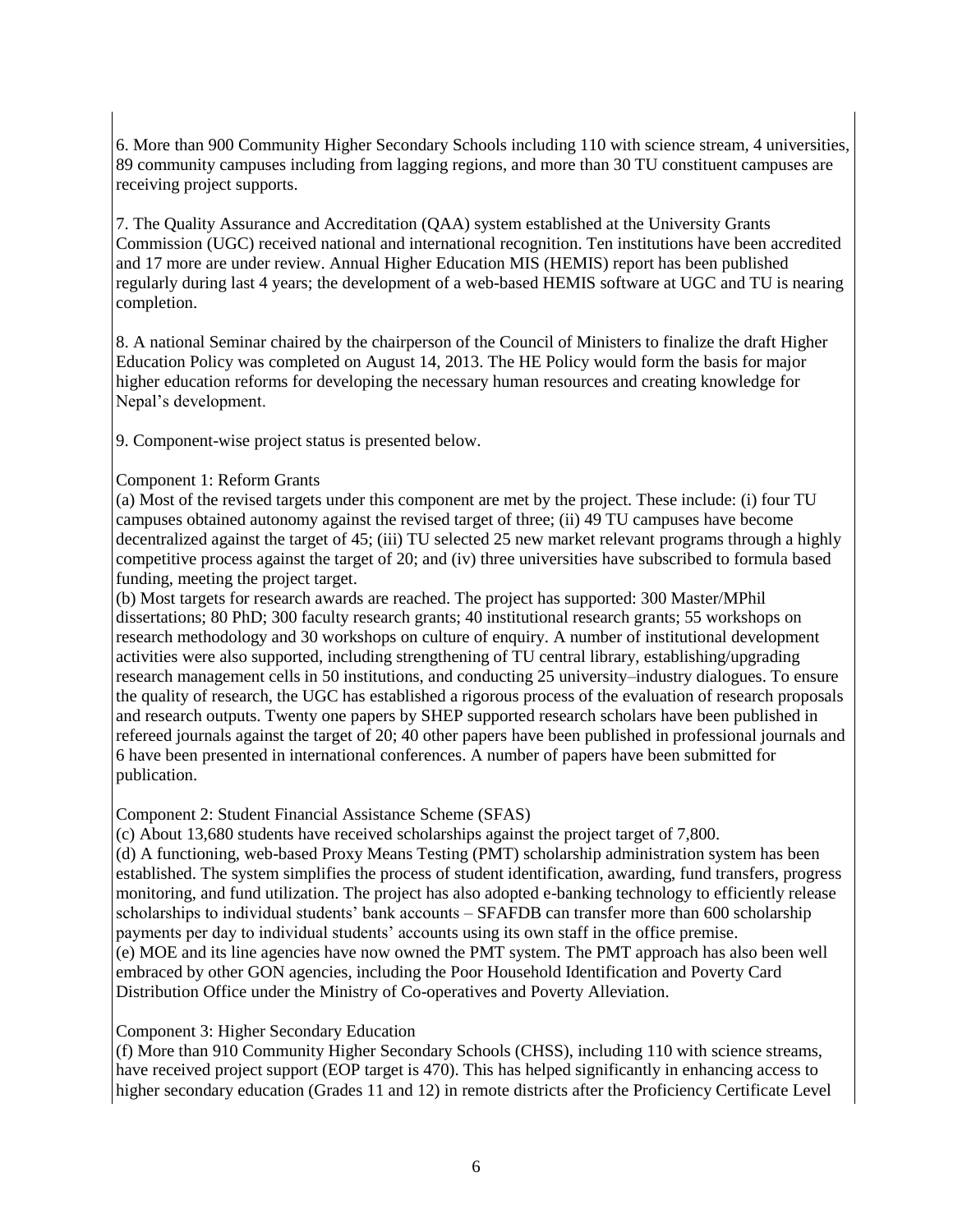## (PCL) was phased out from TU.

(g) Enrollment in the participating CHSSs has reached 208,468 compared to the end of project target of 163,000. Girls' share in total enrollment has reached the project target of 50%. Marginalized communities consisting of dalits and extremely marginalized janajatis constitute 7.36% of total enrollment (project target is 6.20%). The share of enrollment in the science stream in the participating schools is 2.90%, higher than the project target of 2.60%.

## Component 4: System Capacity Strengthening

(h) Ten higher education institutions have been accredited against the target of six; two more have completed the peer review process, five are under peer review and 10 others are in the immediate pipeline for peer review; 41 institutions are preparing self-study reports and 26 others have submitted letters of intent for accreditation. A number of private institutions too have applied for accreditation . (i) UGC has received international recognition for its QAA work; it has become a member of Asia Pacific Quality Network (APQN) and International Network of Quality Assurance Agency in Higher Education (INQAAHE); UGC and APQN have agreed internship and other exchange programs.

# **C. Proposed Changes**

## **Financing**

## **Change in Loan Closing Date(s):**

Explanation

10. The Borrower has requested extension of the current closing date of January 15, 2014 until July 15, 2014 to facilitate orderly closure of the project as well as to fully utilize the available project resources. The task team recommends extension of the closing date to June 30, 2014, to match with the Bank's fiscal year. The extension will help:

a) Continuation of assistance to poor students on scholarships and research scholars already supported under the project;

b) Completion of some unfinished critical tasks – such as approval of HE policy and associated plan of action; and studies agreed for completion report and for designing further reforms; and

c) Continuity and smooth transition to the next phase of reforms under consideration.

| Ln/Cr/TF                                 | <b>Status</b> | <b>Original Closing</b><br>Date | <b>Current Closing</b><br>Date | <b>Proposed Closing Previous Closing</b><br>Date | Date(s)        |
|------------------------------------------|---------------|---------------------------------|--------------------------------|--------------------------------------------------|----------------|
| $IDA-H2740$ Effective 15-Jan-2014        |               |                                 | $15$ -Jan-2014                 | 30-Jun-2014                                      |                |
| TF-93397                                 |               | Effective   02-Jan-2013         | $15$ -Jan-2014                 | $15$ -Jan-2014                                   | $15$ -Jan-2014 |
| $\mathbf{D}$ . $\mathbf{H}$ $\mathbf{L}$ |               |                                 |                                |                                                  |                |

11. The Trust Fund will close on January 15, 2014 as scheduled.

#### **Reallocations**

Explanation

12. Due to more than 45% devaluation of NPR against USD and due to implementation delays till the Mid-Term, some funds will not be utilized fully under the present categories of expenditure. On the other hand there is a shortfall of funds especially under the Grant (Category 2) of the Higher Secondary Education component - 99% of allocation has been disbursed and there is an urgent need to support schools with science stream. Similarly, there is some shortfall of funds under UGC Reform Grant (Category 1A). To facilitate the full and optimum utilization of project resources, a final reallocation of funds is proposed following the Borrower's formal request dated September 19, 2013. The total reallocation is SDR 1.775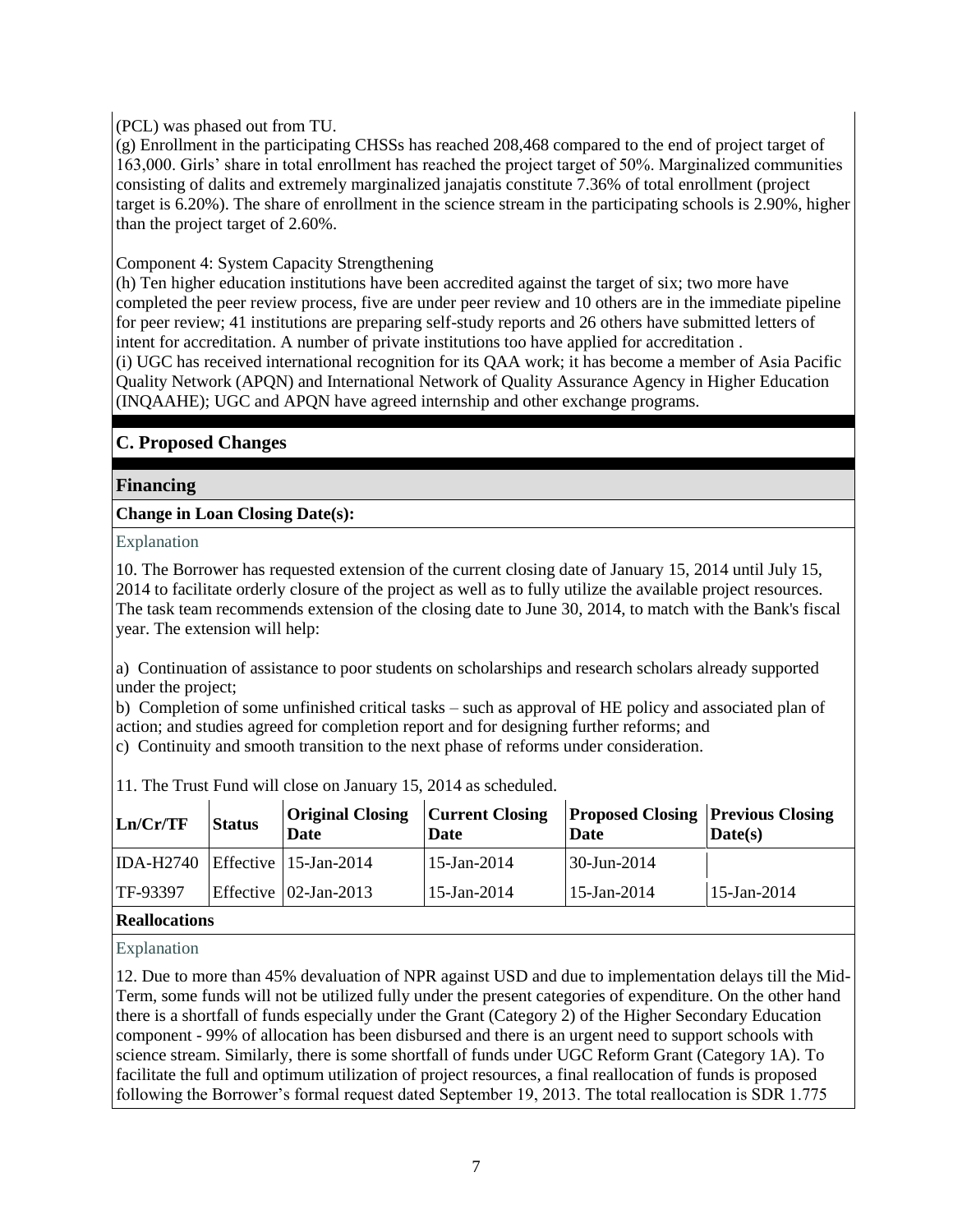million amongst categories of expenditure: SDR 0.6 million to be reallocated to Category 1A - 0.3 million from Category 1C, and Category 5 each. Similarly, SDR 1.175 million is to be reallocated to Category 2 – SDR 1.00 million from category 1D, SDR 0.04 million from Category 4, and SDR 0.135 million from Category 6.

| 13. No reallocation of proceeds under Trust Fund is proposed. |  |  |
|---------------------------------------------------------------|--|--|
|                                                               |  |  |

| Ln/Cr/TF         | <b>Current Category of</b><br><b>Allocation</b><br><b>Currency</b><br><b>Expenditure</b> |                                                               |                         |                         | Total)         | Disbursement % (Type |
|------------------|------------------------------------------------------------------------------------------|---------------------------------------------------------------|-------------------------|-------------------------|----------------|----------------------|
|                  |                                                                                          |                                                               | <b>Current</b>          | <b>Proposed</b>         | <b>Current</b> | <b>Proposed</b>      |
| TF-93397         | <b>USD</b>                                                                               | Cash Grant - Stip Prt A &<br>FC Prt C                         | 1,242,680.0<br>$\theta$ | 1,242,680.0             | 100.00         | 100.00               |
|                  |                                                                                          | <b>GOODS</b>                                                  | 8,750.00                | 8,750.00                | 100.00         | 100.00               |
|                  |                                                                                          | <b>CONSULTING</b> services<br>and training                    | 591,781.00              | 591,781.00              | 100.00         | 100.00               |
|                  |                                                                                          | Incremental<br>OPERATING COSTS                                | 61,425.00               | 61,425.00               | 100.00         | 100.00               |
|                  |                                                                                          | Designated Account                                            | 0.00                    | 0.00                    | 0.00           | 0.00                 |
|                  |                                                                                          | <b>Total:</b>                                                 | 1,904,636.0<br>0        | 1,904,636.0<br>$\Omega$ |                |                      |
| <b>IDA-H2740</b> | <b>XDR</b>                                                                               | <b>IDAH2740 SUBPROJ</b><br>PART 1A UGC                        | 15,400,000.<br>00       | 16,000,000.<br>00       | 100.00         | 100.00               |
|                  |                                                                                          | <b>IDAH2740 SUBPROJ</b><br>PART 1B UGC                        | 1,980,000.0<br>0        | 1,980,000.0<br>$\theta$ | 100.00         | 100.00               |
|                  |                                                                                          | <b>IDAH2740 SUBPROJ</b><br>PART 2A UGC                        | 2,770,000.0<br>0        | 2,470,000.0             | 100.00         | 100.00               |
|                  |                                                                                          | <b>TRIBHVN UNIVER</b><br><b>SUB GRA PART 1C</b><br><b>UGC</b> | 7,820,000.0<br>0        | 6,820,000.0             | 100.00         | 100.00               |
|                  |                                                                                          | <b>IDAH2740 SUBPROJ</b><br>PART 3 DOE                         | 9,480,000.0<br>0        | 10,655,000.<br>00       | 100.00         | 100.00               |
|                  |                                                                                          | <b>IDAH2740</b><br><b>GD, SER, TR, ST PART</b><br>1B 2B 4A    | 1,258,000.0<br>0        | 1,258,000.0<br>$\theta$ | 100.00         | 100.00               |
|                  |                                                                                          | GD, SER, TRNG, ST<br>TRIV UNIV-PT 4B UGC                      | 510,000.00              | 510,000.00              | 100.00         | 100.00               |
|                  |                                                                                          | <b>IDAH2740</b><br>GD, SER, TR, STOUR<br>PART <sub>3</sub>    | 560,000.00              | 520,000.00              | 100.00         | 100.00               |
|                  |                                                                                          | <b>IDAH2740 INC OPCST</b><br>PRT 1B 2B 4A UGC                 | 1,192,000.0<br>0        | 892,000.00              | 90.00          | 90.00                |
|                  |                                                                                          | <b>INCR OPRT CSTS</b><br>TRIBHVN UNI PART                     | 430,000.00              | 430,000.00              | 90.00          | 90.00                |